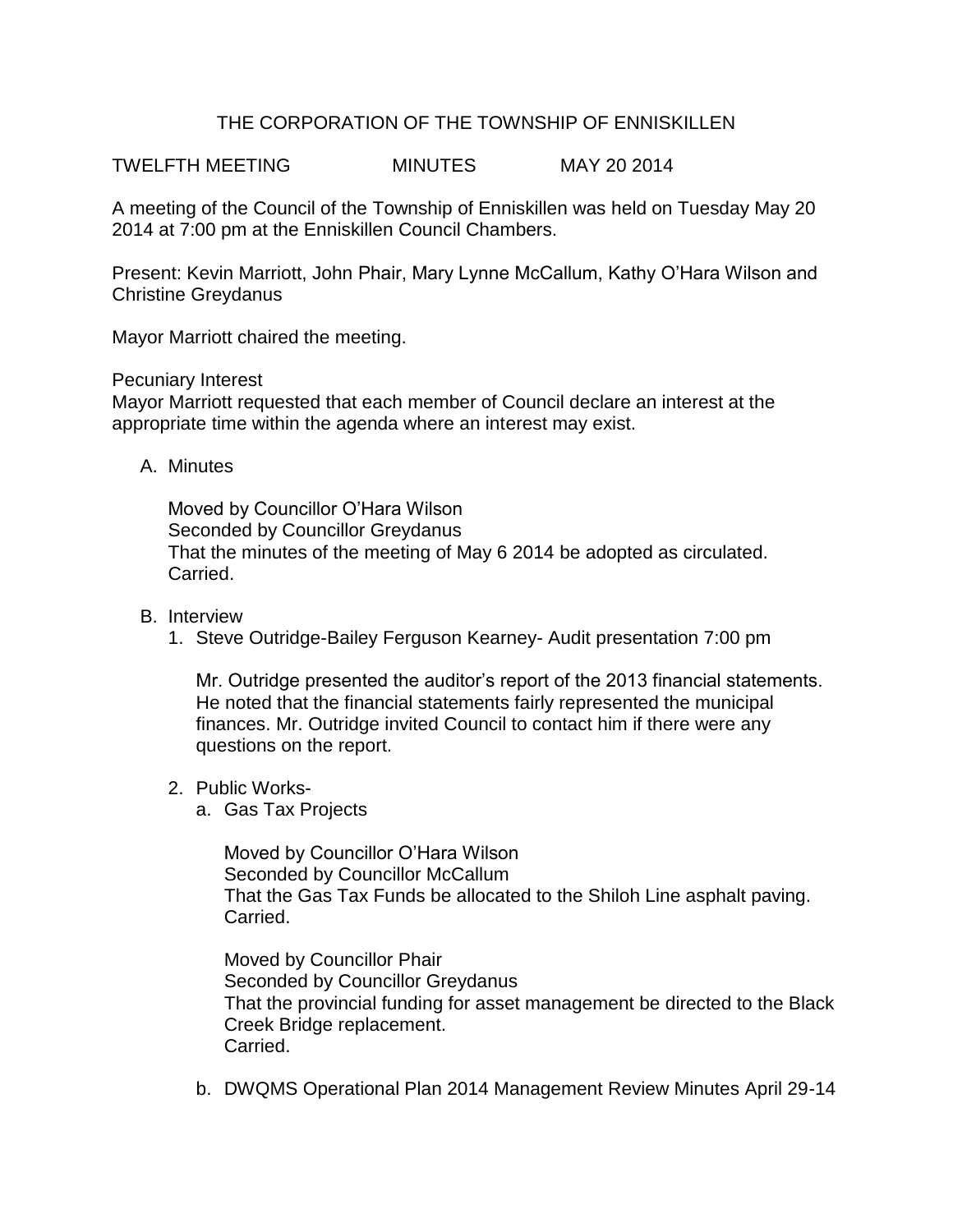Moved by Councillor McCallum Seconded by Councillor Greydanus That the Drinking Water Quality Management System Operational Plan Management Review Minutes of April 29 2014 be adopted. Carried.

A request for drain maintenance was received from Rick O'Hara for the clean out of the Trowbridge Drain.

Moved by Councillor Phair Seconded by Councillor McCallum That a site meeting be held for the Trowbridge Drain with Councillor Greydanus appointed as Council represented. Carried.

- C. Correspondence for information
	- 1. County of Lambton
		- a. Council Highlights May 8-14
		- b. Taxation Bylaws14,15,16 and 17 of 2014
		- c. Venetian Boulevard Road Project
	- 2. Ministry of Citizenship and Immigration Ontario Medal for Good Citizenship
	- 3. Cement Association of Canada
	- 4. AMO
		- a. Comment on Moving Forward on Rural Matters
		- b. Key Municipal Priorities for 2014 Provincial Election
		- c. Request for Board Nominations
	- 5. Lambton Historical Society member participation
	- 6. Borden Ladner Gervais- city grossly negligent
	- 7. OGRA Board Highlights
	- 8. Ontario One Call annual meeting June 20-14
	- 9. Sobara Law Municipal, Land Use & Development Report
	- 10.Environmental and Land Tribunals Withdrawal of appeal Den Boer/Zantingh severance
	- 11.Sarnia Lambton Children's Aid Society request for grant
	- 12.National Fire Chief of the Year Awards

Moved by Councillor O'Hara Wilson Seconded by Councillor Phair That correspondence items 1-12 be received and filed. Carried.

The Clerk was requested to provide information to Council on the Senior of the year appointment program.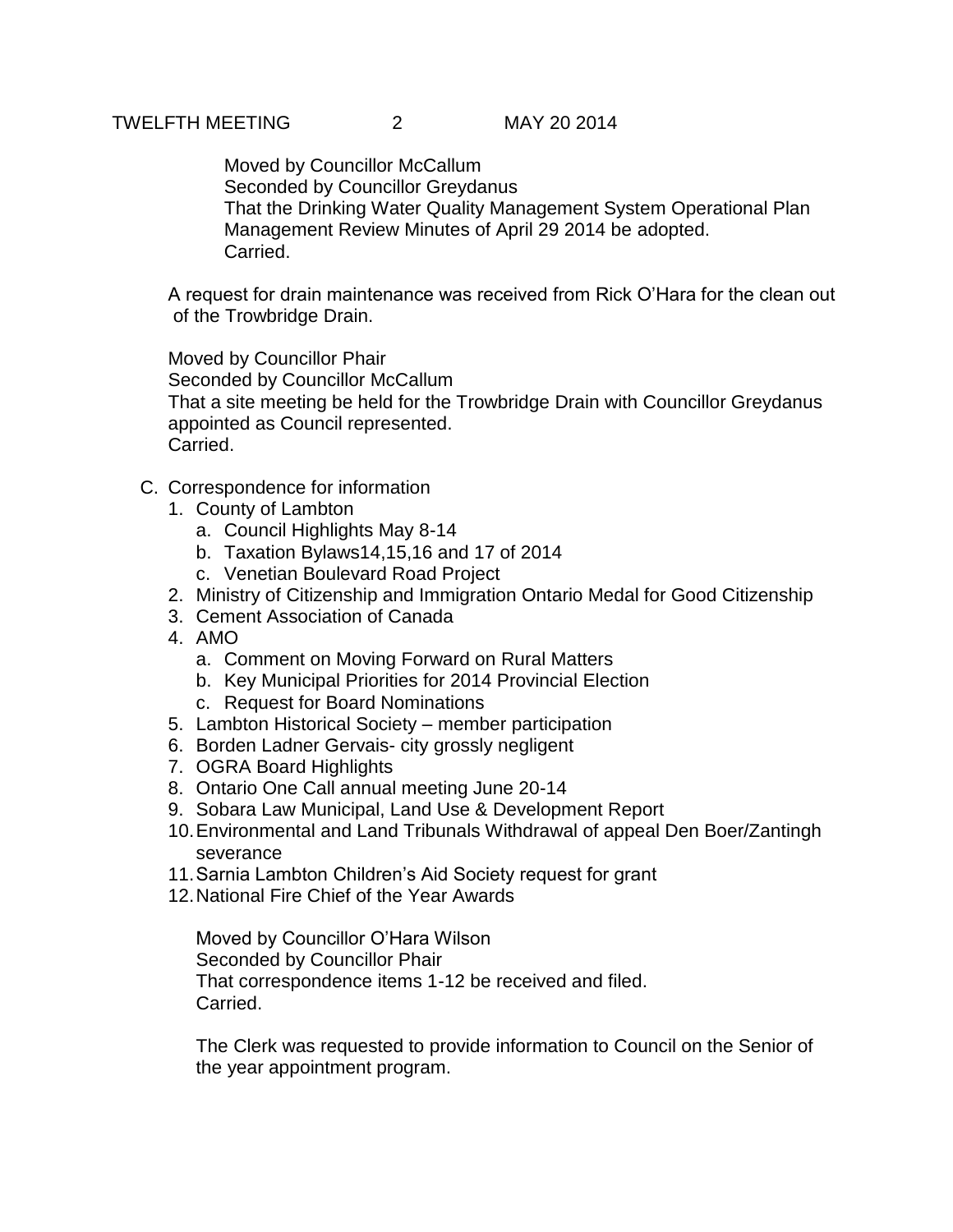TWELFTH MEETING 3 MAY 20 2014

- D. Correspondence requiring motions
	- 1. Decoration Service Oil Springs Cemetery Jun 15-14

Moved by Councillor McCallum Seconded by Councillor O'Hara Wilson That Mayor Marriott be appointed as Council representative to attend the Oil Springs Decoration Service. Carried.

E. Accounts

Moved by Councillor Greydanus Seconded by Councillor Phair That the accounts be paid as circulated: Cheque: 7104-7137: \$80,515.57 Cheque: 7138-7145 \$6,963.62 Cheque: 7146-7150: \$ 4,055.23 Carried.

- F. Bylaws
	- 1. Bylaw 25 of 2014 Confirmation Bylaw
	- 2. Bylaw 27 of 2014 A Bylaw to reduce the speed limit on Oil Springs Line between Marthaville Road and Tile Yard Road.

A discussion took place in regards to reducing the speed limit on Oil Springs Line between Marthaville Road and Tile Yard Road.

Moved by Councillor O'Hara Wilson Seconded by Councillor Greydanus That first and second reading be given to Bylaw 25 and 27 of 2014. Carried.

Moved by Councillor McCallum Seconded by Councillor Phair That third and final reading be given to Bylaw 25 and 27 of 2014. Carried.

- G. Other Business
	- 1. Line Fences Act- Non application of Act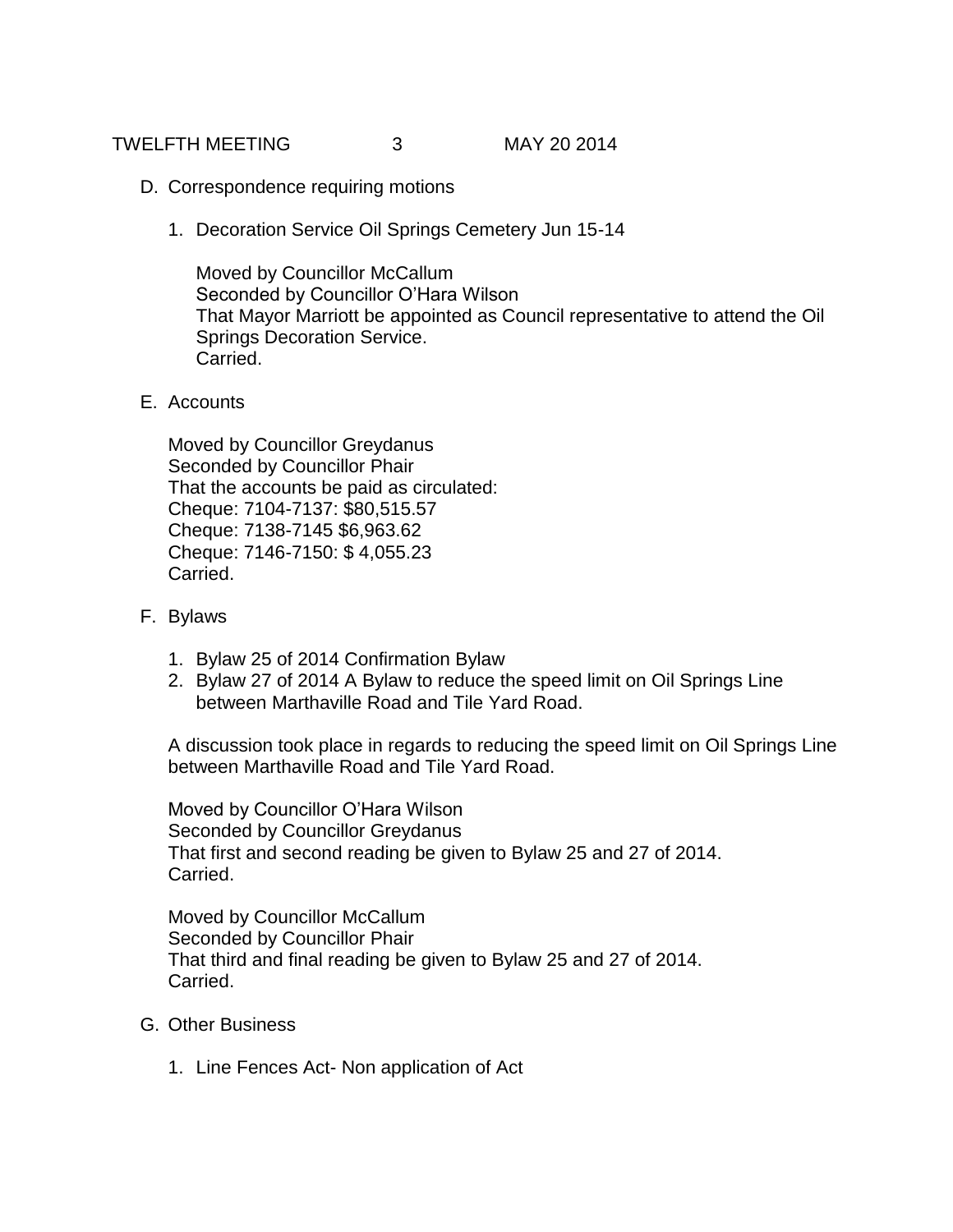Moved by Councillor Greydanus Seconded by Councillor McCallum That the Clerk be instructed to prepare a bylaw to remove the provisions of the Line Fences Act from having effect within the Township of Enniskillen. Carried.

- 2. Minutes Oil Springs Cemetery Oct 23-13
- 3. Memo Council Municipal Benefits

The Clerk reported that the renewal of the municipal employee benefit plan would have a reduction in the premium for the remainder of the year of \$800. He noted that there were no issues put forward by the municipal representatives of the group program concerning the service provided by the insurance companies.

Ray Dobbin was present at the meeting to discuss additional drainage matters. A memo was circulated concerning the supply of culverts for the  $4<sup>th</sup>$  Concession Outlet Drain and the Hescott Mackesy Drain.

4<sup>th</sup> Concession Outlet Drain

| AIL            | \$3,028.00 |
|----------------|------------|
| Canada Culvert | \$2,546.50 |
| E.S. Hubbell   | \$2,088.50 |
| Armtec         | \$2,300.90 |

| <b>Hescott Mackesy Drain</b> |            |
|------------------------------|------------|
| AIL                          | \$4,285.00 |
| <b>Canada Culvert</b>        | \$3,422.50 |
| E.S. Hubbell                 | \$3,055.50 |
| Armtec                       | \$3,674.10 |

Moved by Councillor O'Hara Wilson

Seconded by Councillor McCallum

That the low tender from E.S. Hubbell for culverts on the  $4^{Th}$  Concession Outlet Drain and the Hescott Mackesy Drain be accepted. Carried.

Ray Dobbin noted that he had reviewed the Tile Yard Road Drain report. He discussed an option of altering the drain north of Rokeby Line on the west side of the road.

He noted that tenders had been circulated for the project to close on May 27 2014.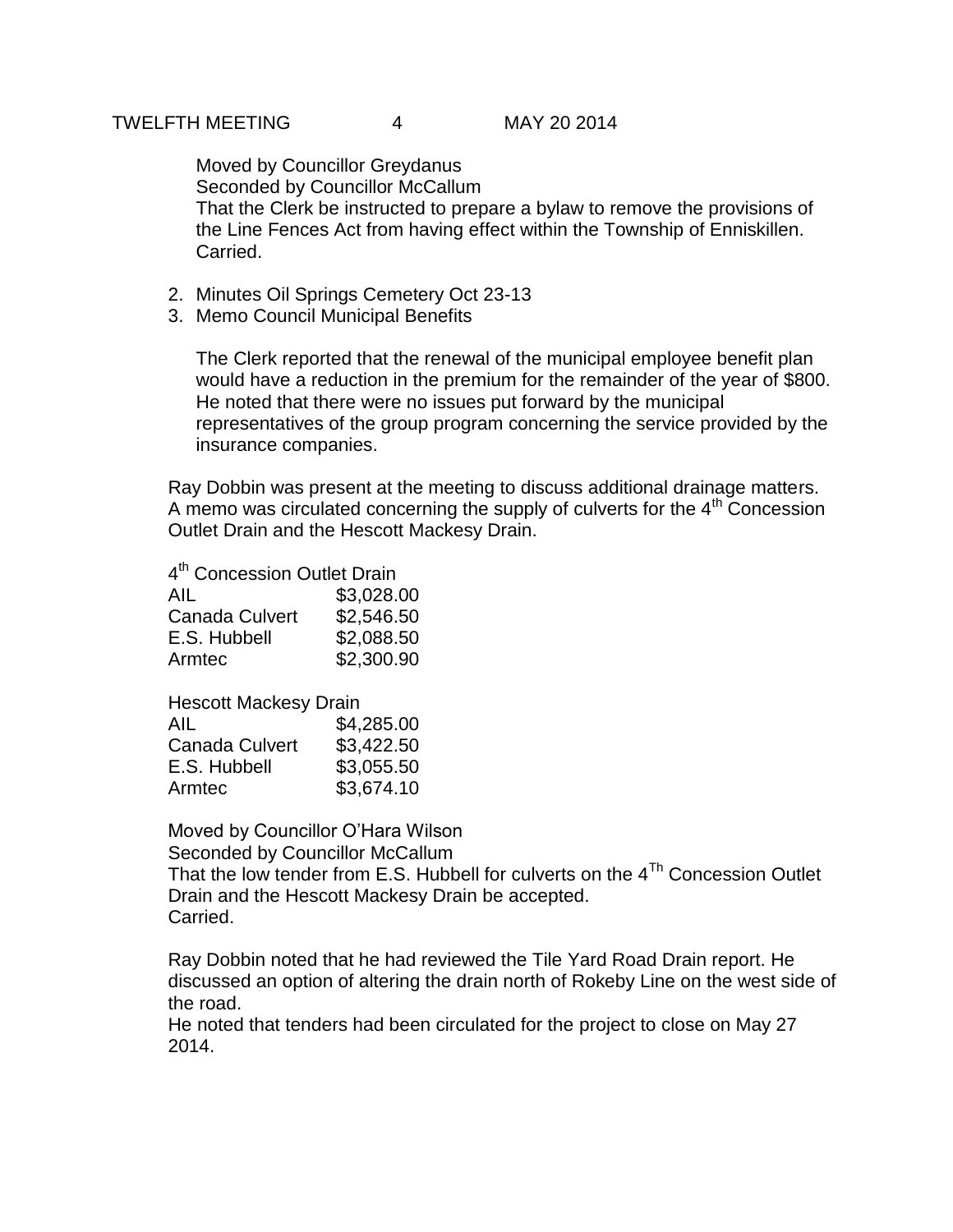Mr. Dobbin reported on the Fox Creek Drain. He reported that Wayne Anderson had requested that the drain be cleaned through his property. Mr. Dobbin reported that the drain would be cleaned at least as far west as the Podolinsky property. He also noted that Wayne Anderson had requested that end walls be placed on his bridge.

Mr. Dobbin reported on the site meeting for the Fox Creek Drain. He reported that the old tile extended south from Shiloh Line into the property of Claire Jardine. He noted that he recommended that the old tile be replaced.

Moved by Councillor McCallum Seconded by Councillor O'Hara Wilson That the Drainage Superintendent be directed to proceed with maintenance of the Fox Creek Drain and the Damphouse Drain. Carried.

Ray Dobbin reported on the site meeting held on the Ron Brand Drain West. He noted that Lonny Gauld had a culvert under the road that was failing. The culvert provided outlet for his sump pump and field tile. Mr. Dobbin reported that an agreement drain could be used to authorize the construction of the proposed drain.

Moved by Councillor McCallum Seconded by Councillor Phair That an agreement be prepared under Section 2 of the Drainage Act to provide adequate outlet for the property of Lonny Gauld. Carried.

Ray Dobbin discussed the need for headwall blocks for construction of bridges in the current year. He discussed increasing costs for the blocks. Mr. Dobbin noted that he would provide additional information to Council on the supply of the blocks.

Mr. Dobbin recommended to Council that the invitation list for the Tile Yard Road Drain project be increased to include Murray Mills Excavation.

Moved by Councillor Greydanus Seconded by Councillor O'Hara Wilson That Murray Mills Excavation be invited to provide a tender on the Tile Yard Road Drain. Carried.

Mr. Dobbin reported on a request concerning repairs to tile connections on the Burnard Drain. He noted that the tile connections had failed and had been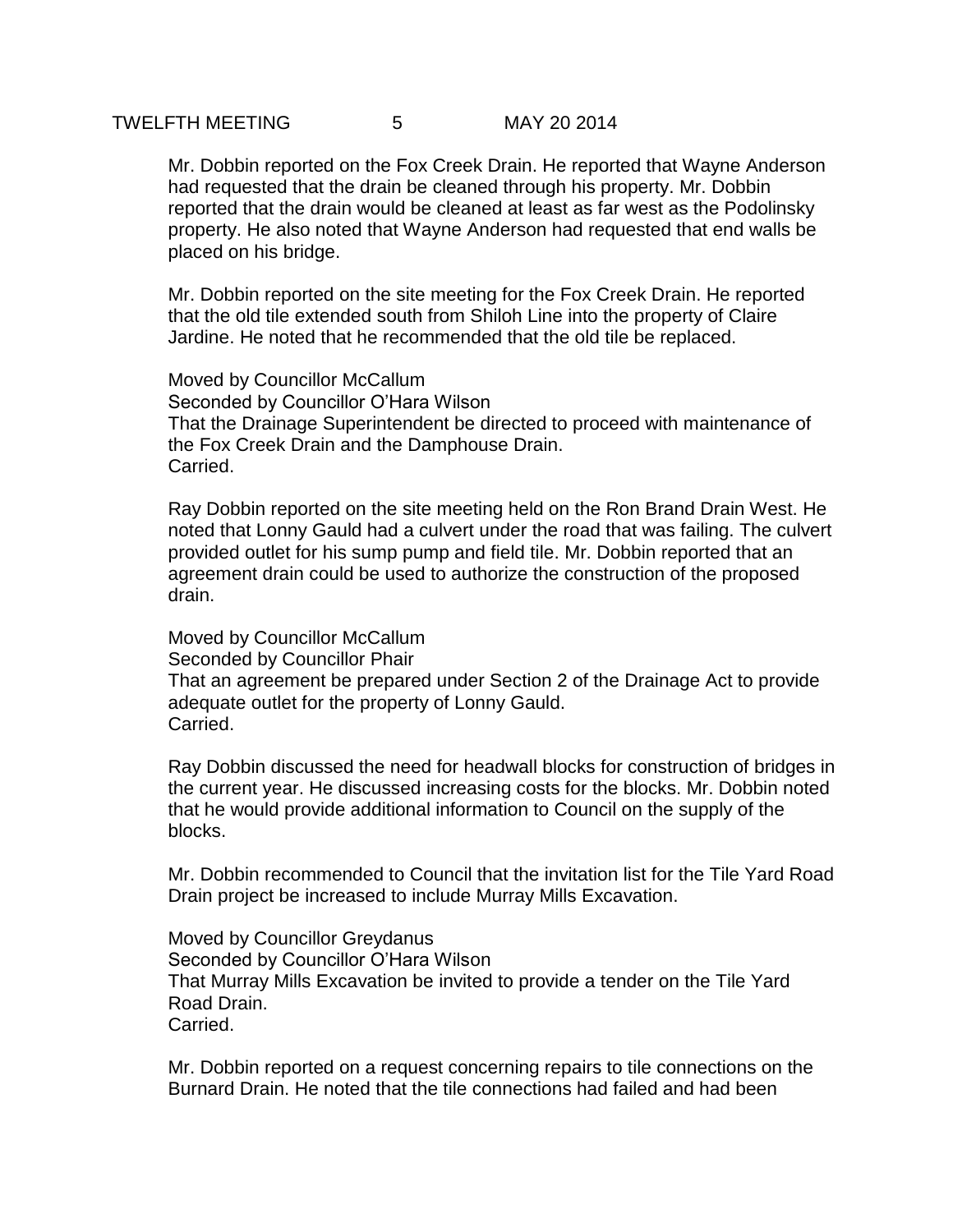## TWELFTH MEETING 6 MAY 20 2014

replace by the property owner.

Mr. Dobbin recommended that the municipality pay the material costs associated with the work.

Moved by Councillor O'Hara Wilson Seconded by Councillor Greydanus That the expenses submitted for repairs to tile connections on the Burnard Drain be paid. Carried.

4. Will Nywening County of Lambton Con 1 North Part Lot 1

Moved by Councillor Phair Seconded by Councillor Greydanus That the report from Mr. Nywening be tabled to the next meeting. Carried.

Mayor Marriott reported that he would not be able to attend an event planned by Union Gas in June.

Moved by Councillor Greydanus Seconded by Councillor McCallum That Councillor Phair be authorized to attend Union Gas in June 2014. Carried.

Correspondence was received from Pat Dawson noting that she would not stand for reappointment to the Oil City Cemetery Board.

Moved by Councillor McCallum Seconded by Councillor Greydanus That the letter from Pat Dawson concerning the Oil City Cemetery Board be received. Carried.

5. Meeting dates

May 27 2014 June 3, 17, 24 of 2014 July 8, 22 2014 August 5, 26 2014 September 2, 16 2014.